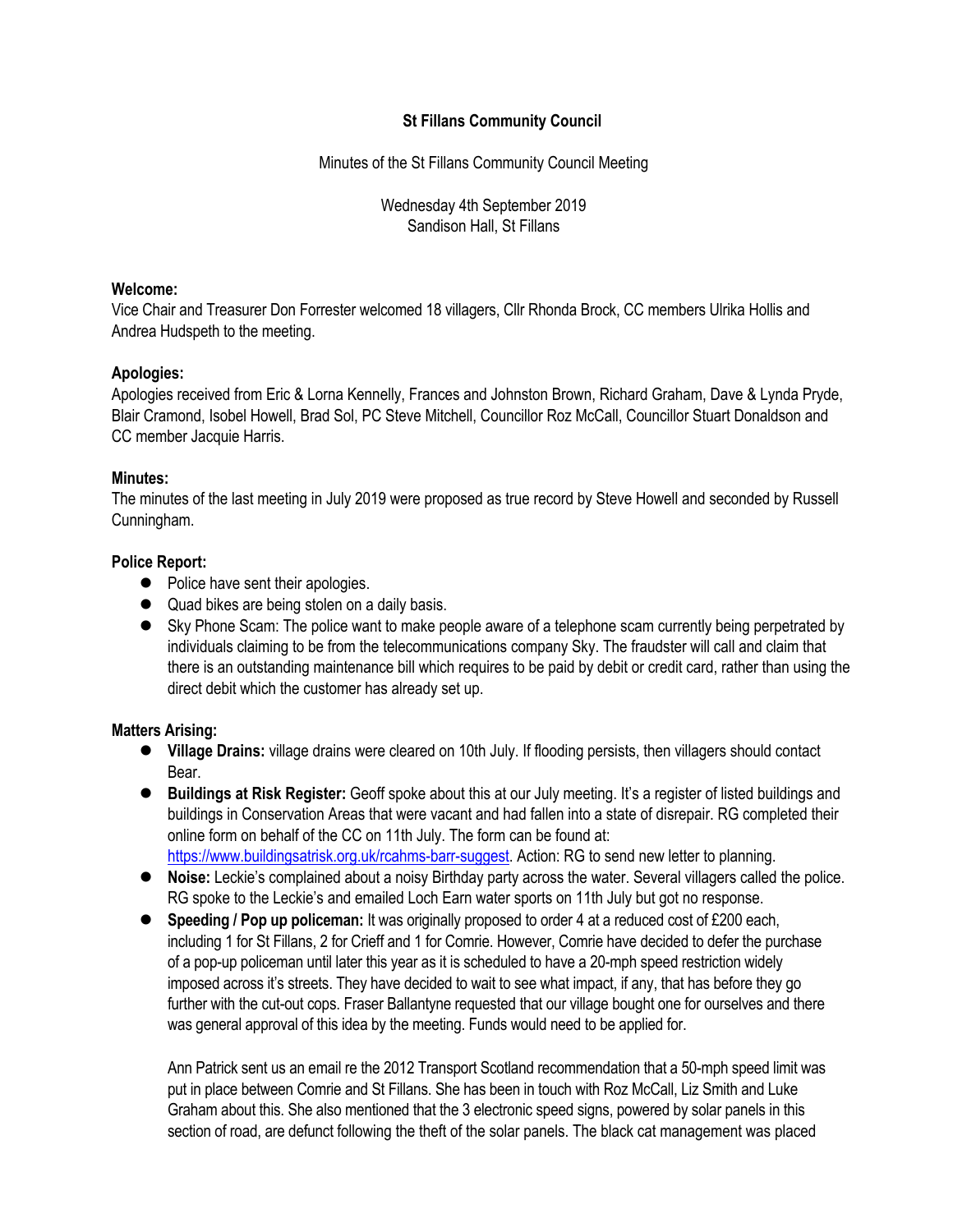in a part of the village where everyone slows down anyway – going east towards the village store, so no real test of the speed of some vehicles through the village.

● MP Meeting: Luke Graham (our Westminster MP) held a surgery at the Loch Earn Brewery Hotel on 12 July and afterwards at Richard Graham's house, where 9 villagers attended in addition to Roz McCall and a member of Luke's staff. Various things were discussed including speeding, snow ploughs, drainage, independence, border changes, banks and education.

**Planning:** Erection of 2 extensions and removal of trees to rear of Corranour, St Fillans.

**Fibre Optic Broadband in the village:** Digital Scotland Superfast Broadband (DSSB). Originally all of St Fillans was in scope. The east end of the village has been supplied but the west end has now been removed from the DSSB plan. This phase ends this month. This is to be superseded by a £600 million project known as **R100**, meaning **100%** to the **Rest** of Scotland. Procurement was meant to be at the beginning of this year with the contractor announced in March. However, this has been delayed and an announcement is now pencilled in for the end of the year. Originally, the project was scheduled to be finished by the end of 2021 but will now almost certainly be put back from this date.

**Secure Village website:** The village now has a secure website (https:// with a visible padlock. Dave Pryde negotiated a half price deal on the basis that we're a non-profit making organisation. Why secure? First most browsers including Chrome and Apple's Safari state unsecure in the URL box. Second, Google and other search engines have stated that they will push you off page 1 if you are unsecure.

**Community Council elections:** Community Council elections will take place on 7 November 2019 to elect members to community councils for a three-year term. Persons wishing to stand for election to their community council must be 16 years of age (or above), reside in the local area and be named on the electoral register as of 1 August 2019. Nomination forms are on both the P&K website and on the village website under About/Community Council and also under the Village News tab. Completed forms must be submitted to the Returning Officer by 4pm on Thursday 26 September 2019.

**Yew Hedge:** Jim O'Donnell has agreed to cut the Yew hedge between the church and his house. The hedge will be cut in October and thinned yearly to make it easier to manage.

**"Still ":** Geoff Hardman-Carter explained that the village is hoping to buy and reinstate 'Still' for under £15,000 but it's difficult to put an actual value on the sculpture. The plan would be for the Community Trust to own and insure it. Geoff suggested it be placed 20m to the right of the previous location. Geoff has spoken to both Drummond Estate and NP Planning. The funding options are:

- a. Villager contributions
- b. Apply for community funding
- c. Approach local businesses
- d. Donations from a small number of individuals

There is no set time limit on which to raise the funds.

## **Village Working Groups**

- **Garden Group:** No meeting since last CC meeting. It was pointed out that damage under the tree at the Field of Hope is still to be repaired.
- **•** Path Group: No updates.